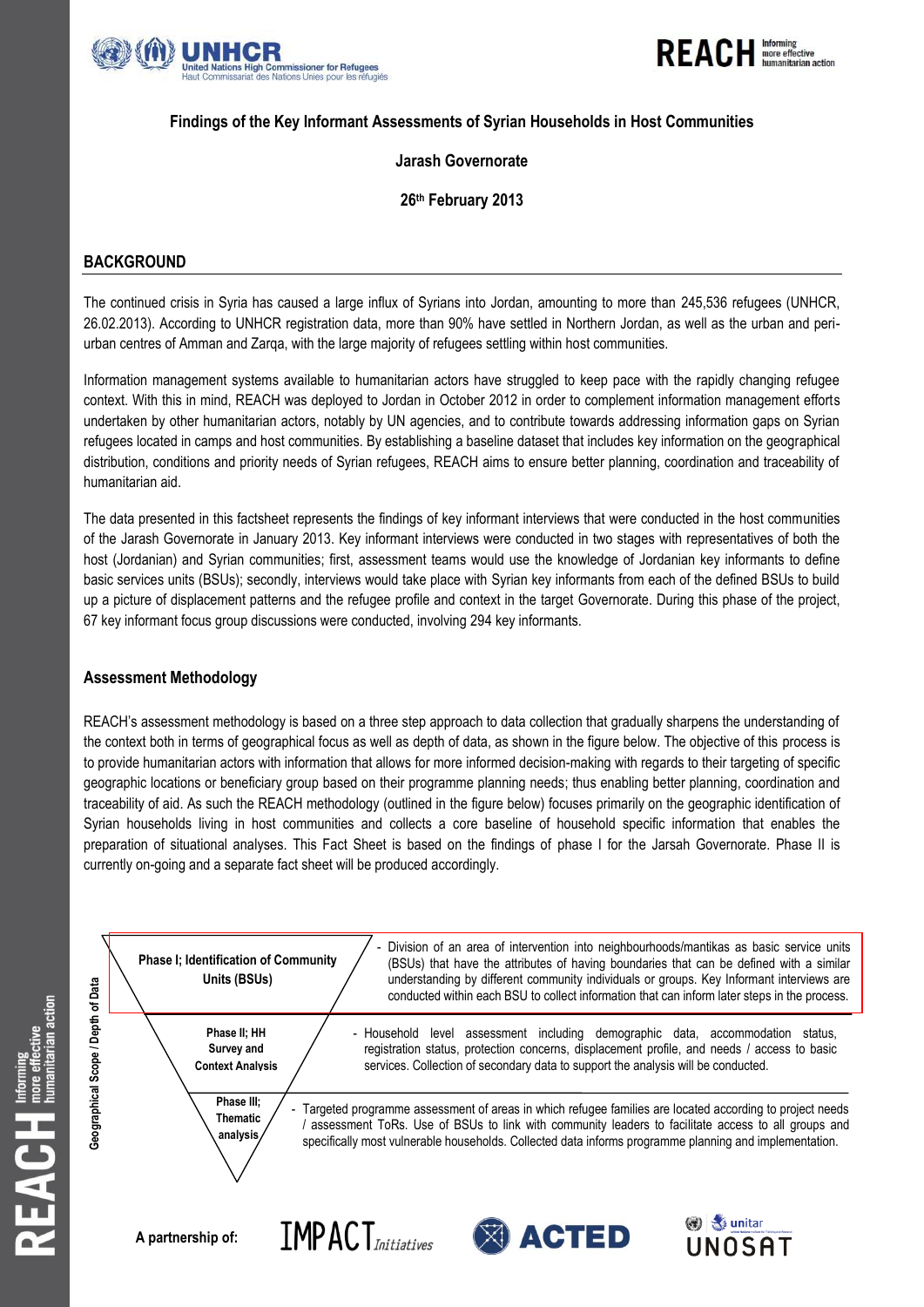



# *Key Findings*

A total of **67** BSUs were identified through the assessment, in which key informant interviews were conducted involving more than **294** key informants. **16** of the BSUs identified were located in the Jarash urban area, and **51** were located in the rural areas of the Governorate. *Annex 1* shows the BSUs identified by assessment teams in which key informant interviews were conducted.

Through this process a total number of **895** refugee families were identified representing approximately **5333** individuals. **3304** of the identified individuals were settled in urban BSUs within the Governorate and **2029** in rural BSUs. *Annex 2* shows the breakdown of households per BSU identified in Jarsah Governorate.

**26** unaccompanied minors were identified through key informant interviews with **17** located in Rashaydeh Village, **7**  in Balila Village, and **2** in the Downtown neighbourhood of Jarash urban area.

*Note that family and individual figures presented in this report should be interpreted as indicative figures as these are reported by key informants within each geographic location /*  basic service unit. A household survey is currently ongoing *and will provide confirmation of these figures. Past experience has shown that demographic figures are subject to increase once the household survey results are compiled.* 

### *Displacement Profile*

The majority of Syrian families reported by key informants to be resident in Jarash Governorate originate from Dara Governorate (**67%**), with **20%** having come from Damascus. **13%** in total were displaced from four other Syrian Governorates.



The large majority of Syrian families reported by key informants had been displaced for between 4 and 12 months, with **45%** having been displaced for between 6-12 months. None of the households identified were reported to be recent arrivals (within one month prior of January 2013) and similarly no households were reported to be long term residents of Jarash Governorate (over 12 months).



In the majority of cases, displaced Syrians were reported to have travelled to Jarash Governorate in family groups, with **40%** reportedly arriving with their individual families, and **38%** in family units<sup>1</sup>. Travel in larger groups of either a clan or a village was less common, **12%** and **10%** respectively.



Despite the majority of displaced Syrians having travelled with either their individual families or with family units, key informants reported that **70** households (**8%** of all identified) had family members that were left behind on displacement. Of these a slightly higher proportion of males than females were left behind, with a quarter reportedly being males with children.

**A partnership of:**



 $\overline{\phantom{a}}$ 

**ACTED** 



 $1$  For the purpose of this assessment an 'individual family' represents direct family members only; parents and children. A 'family unit' refers to blood relatives travelling together as a group consisting of multiple individual families.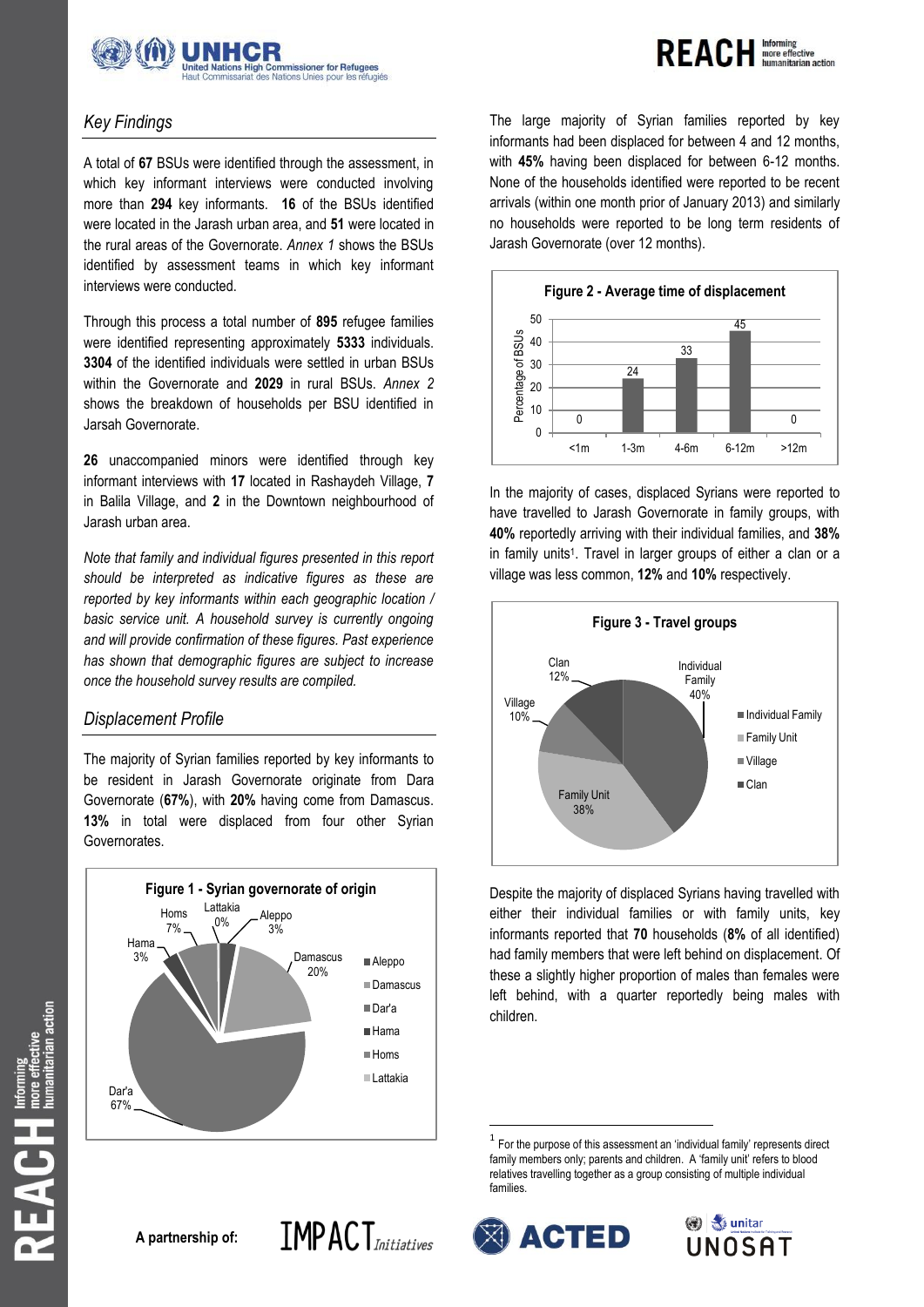





In the majority of cases the primary mode of transport reported to have been utilised by Syrian families during displacement was walking, **61%**. A relatively high proportion, **21%**, of key informants reported private cars as the primary mode of transportation utilised by Syrian families resident in their respective BSUs.



## *Context Analysis within Jordan*

Of the displaced Syrians in Jarash Governorate, **32%** were reported by key informants to have arrived directly at the location they were currently living, while **50%** had been displaced within Jordan two or more times.

When asked to provide a reason as to why Syrian families were displaced multiple times within Jordan, the majority of key informants indicated that economic reasons were the most prevalent factor, **54%**. Additionally a considerable proportion of key informants identified the presence of other Syrian families as the primary reason for additional displacement within Jordan, **38%**.

**36%** of key informants judged further displacement within Jordan of the Syrian families in their BSU to be likely. Of this number, by far the most prevalent reason identified for possible future displacement was rental prices, **83%**. A small proportion of key informants also identified work opportunities

**A partnership of:**



and a lack of availability of accommodation as a reason for possible future displacement, **9%** and **8%** respectively.



When asked to provide an explanation of how displaced Syrians chose where to settle within Jordan, **47%** of key informants identified rental prices as the primary reason, with **27%** identifying presence of other Syrian families and **23%** availability of accommodation. **3%** cited the availability of support and services as the primary pull factor.

The main medium through which displaced Syrians in Jarash Governorate reportedly receive information is text messages, **40%**, with public information boards being the next most important method of information dissemination, **24%**. Traditional media (television and newspapers) account for **27%** of information received, while word of mouth is little relied upon. The reported lack of use of word of mouth as a medium for information dissemination in Jarash Governorate is in direct contrast to other governorates targeted through this assessment.





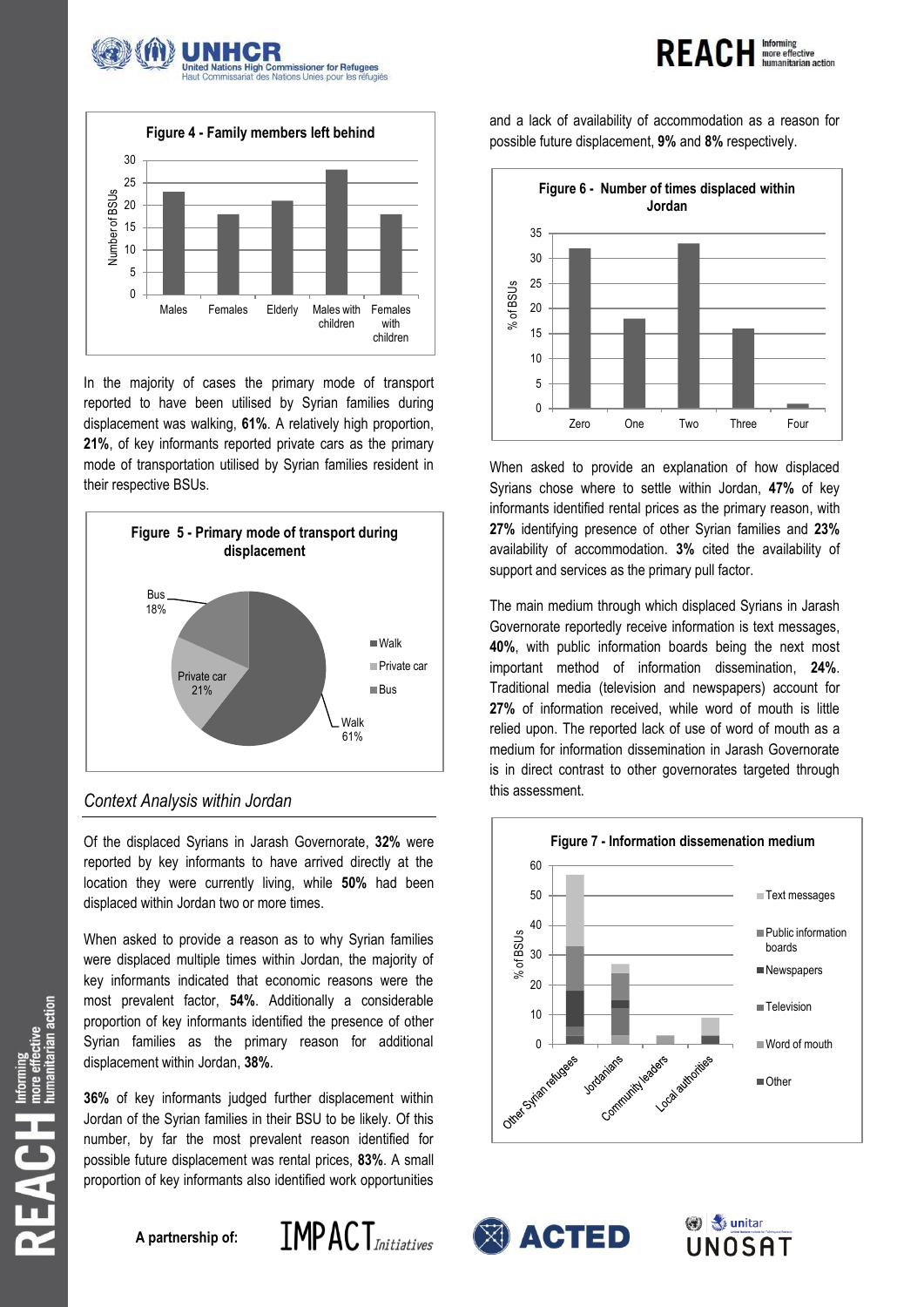

**REACH Informing** 

In terms of shelter context, the vast majority of displaced Syrians in Jarash Governorate were reported to be renting their accommodation, **91%**, with the remaining **9%** living in public buildings.



For the **91%** of households in rented accommodation the average monthly rental price reported by key informants was 117 JOD per month at the time of assessment, with slightly higher prices in urban areas compared with rural areas, **126 JOD** and **109 JOD** respectively.

Interestingly, key informants reported a higher total average living costs in rural than urban BSUs, **523 JOD** compared to **513 JOD**. This difference is largely due to the considerably higher reported monthly cost of food and water in rural areas, **233 JOD**, compared to urban areas, **179 JOD**.



When asked the length of time that displaced Syrians families would be able to cope independently in their current conditions, **81%** of key informants estimated that families would be able to cope for less than two months. Only **8%** estimated families to be able to cope in the longer-term (8-12 months).

**IMPACT**Initiatives



Key informants were asked to approximate the percentage of displaced Syrians in their BSU registered with UNHCR. The most common range of estimation was 50%-75% of families being registered, **44%**. Only **20%** of key informants estimated that 75%-100% of families were registered, with **18%** estimating that only 0%-25% were registered. The majority of key informants that reported 0%-25% of Syrian households registered with UNHCR represented rural BSUs, **67%**, whilst the majority of those reporting 75%-100% registration represented urban BSUs, **71%**, suggesting that Syrian households have a greater access to registration information and services in urban than rural BSUs.



**82%** of key informants reporting the presence of Syrian families in their BSUs reported that some kind of assistance had been received by the families. The vast majority of all aid received by Syrian families in Jarash Governorate, **79%**, was reported to have been in the form of food aid by key informants.

Local sources were predominately identified as being the source of assistance for Syrian families in Jarash Governorate. **37%** of assistance was reported to come from local charities such as Al Ketab Al Sunna and Othman Bin Affan, and an additional **7%** was reported to have been provided by local people. Only a small proportion of assistance, **12%,** was reported by key informants to have come from NGOs / the United Nations.





 $\mathsf{R}\mathsf{E}\mathsf{A}\mathbb{C}\mathsf{H}$  more effective